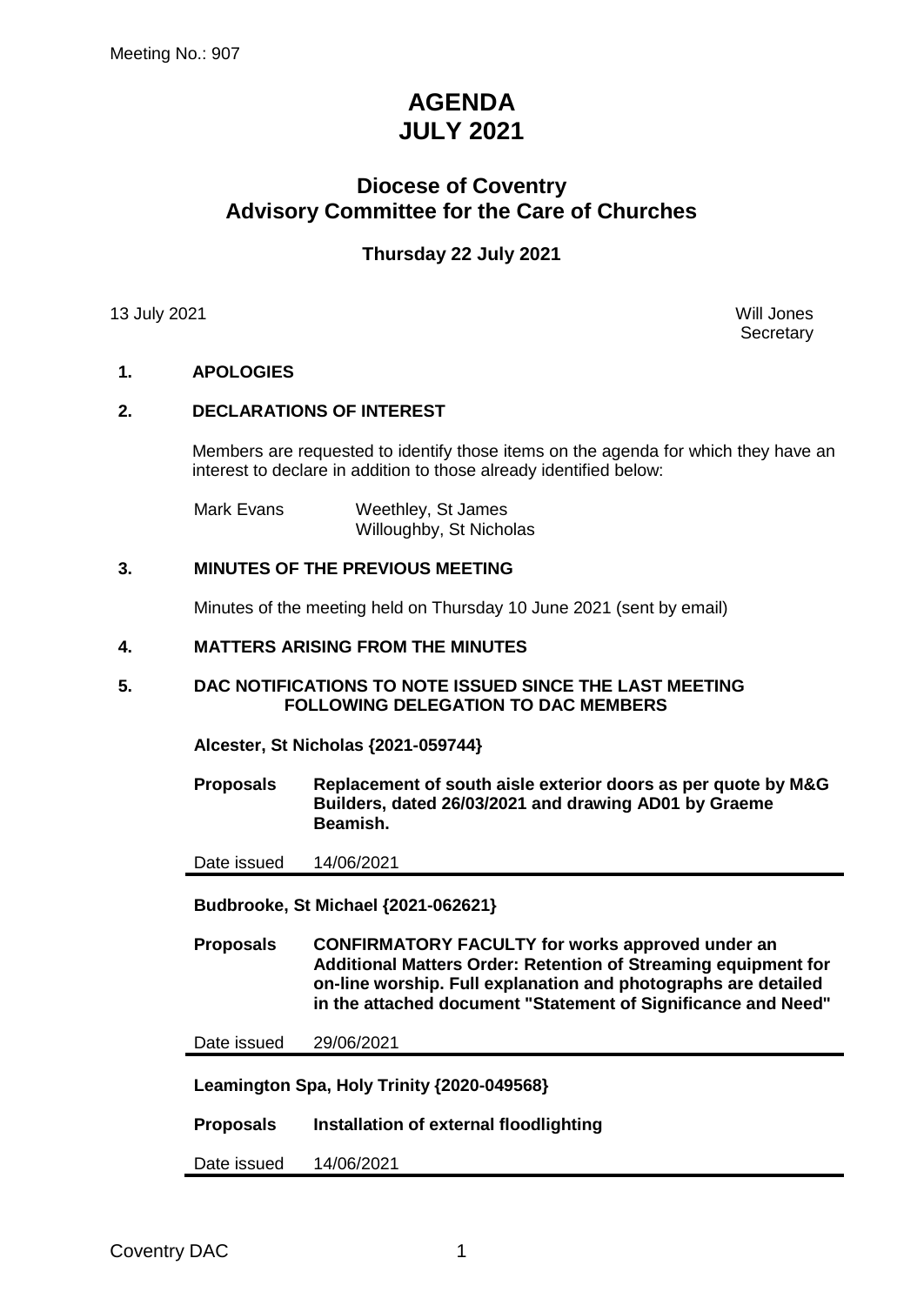**Salford Priors, St Matthew {2021-058452}**

**Proposals Formation of toilet facilities in the organ chamber in accordance with Brown Matthews Architects drawing 0404/BR/01 Revision A**

Date issued 28/06/2021

**Shipston-on-Stour, St Edmund {2020-053282}**

**Proposals To remove seven pews due to prolific woodworm deterioration**

Date issued 07/07/2021

**Stockingford, St Paul {2021-061556}**

**Proposals Installation of dedication plaque close to new tree in churchyard**

Date issued 11/06/2021

**Warwick, St Paul {2021-060018}**

**Proposals CONFIRMATORY FACULTY for works carried out under interim faculty: Quinquennial works as per the schedule from Oliver Architects dated October 2020**

Date issued 23/06/2021

#### **6. NOTIFICATION OF ADVICE APPLICATIONS**

#### **a) Applications**

**Allesley, All Saints {2021-061984}** *Grade:* **I**

#### *Proposals:* **Memorial tree for Rhys Cowen**

*Project architect:* No Architect consulted or engaged on the proposals *Contractor:*

|                     |                                                                                 | Total:            |  |
|---------------------|---------------------------------------------------------------------------------|-------------------|--|
| No. DAC meetings: 1 |                                                                                 | Last DAC meeting: |  |
|                     | Referred to: David Lowe Archdeacon Pastor Mark Stewart                          |                   |  |
|                     | <b>DAC is invited to:</b> Consider the application for a Notification of Advice |                   |  |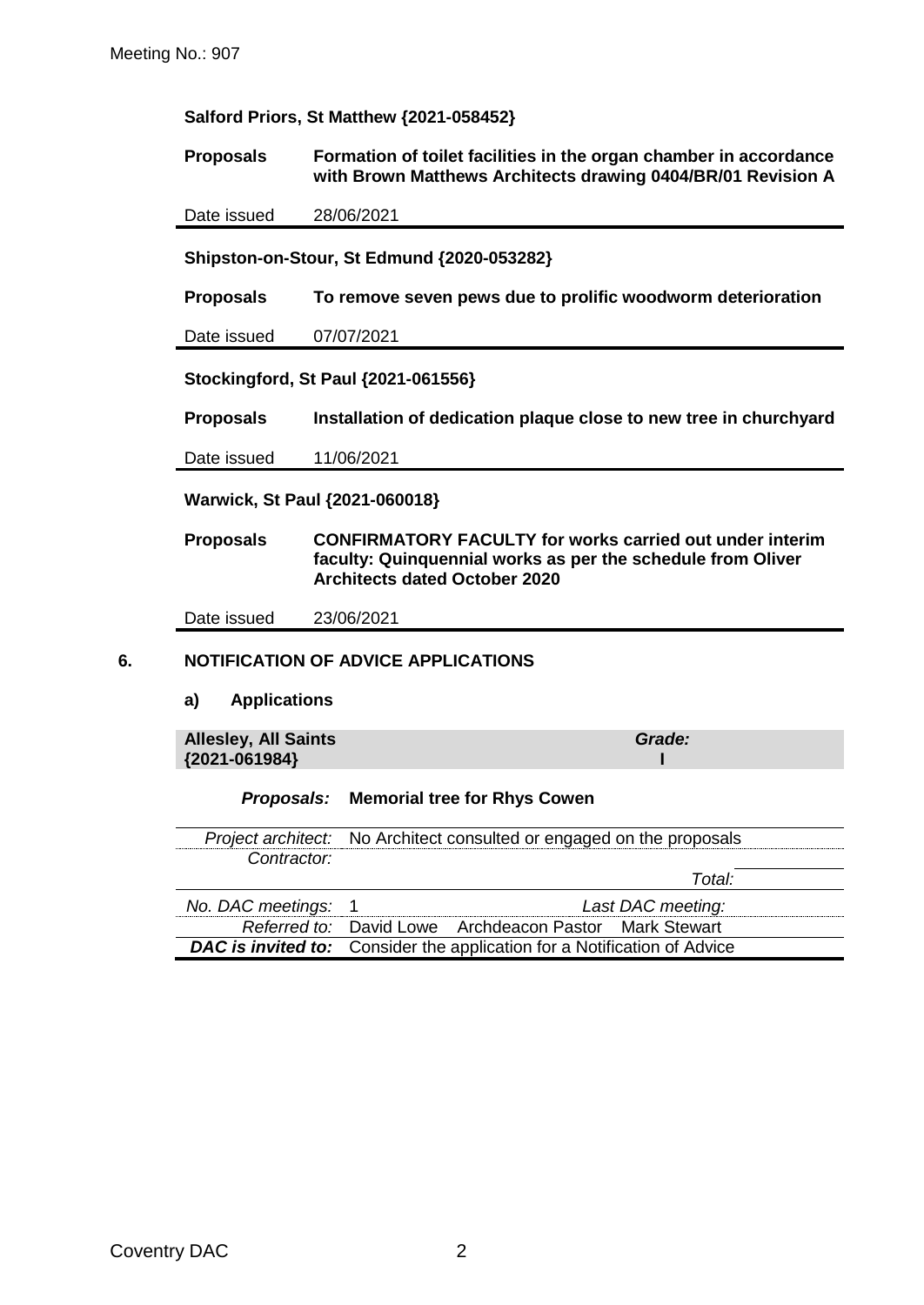| To replace 6 high level tungsten halide spotlights, currently<br>illuminating the altar and chancel areas, with smaller LED |
|-----------------------------------------------------------------------------------------------------------------------------|
|                                                                                                                             |
|                                                                                                                             |
|                                                                                                                             |
|                                                                                                                             |
|                                                                                                                             |
|                                                                                                                             |
|                                                                                                                             |
| The installation of three cameras for live streaming of                                                                     |
|                                                                                                                             |
|                                                                                                                             |
|                                                                                                                             |
|                                                                                                                             |
|                                                                                                                             |
|                                                                                                                             |
| $CP - 01$                                                                                                                   |
| Memorial to Christina Frances Durkin, to include family                                                                     |
|                                                                                                                             |
|                                                                                                                             |
|                                                                                                                             |
|                                                                                                                             |
|                                                                                                                             |
|                                                                                                                             |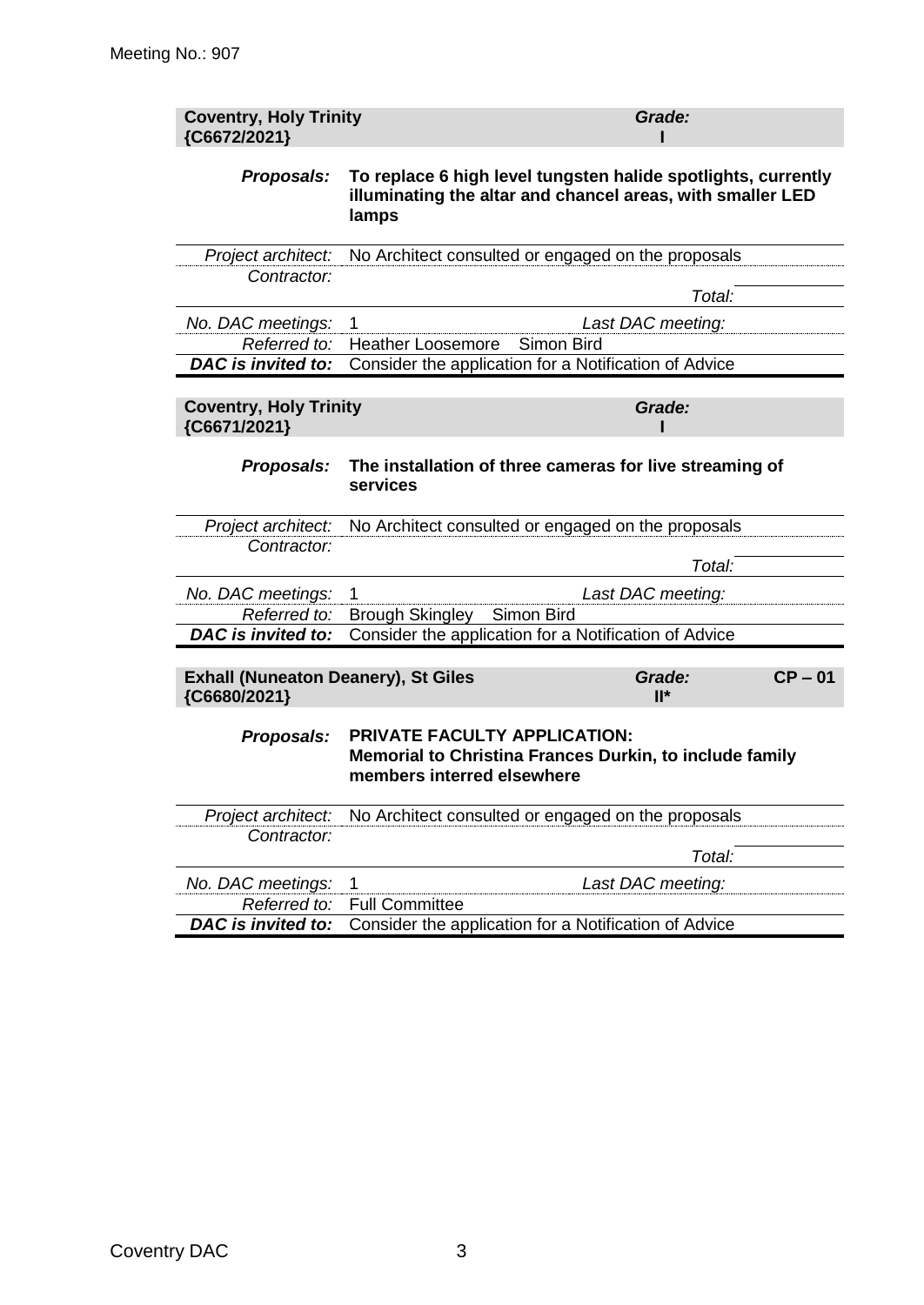| <b>Harbury, All Saints</b><br>{C6552/2020}                              | Grade:<br>$\mathbf{H}$                                                                                                                             | $CP - 02$ |  |  |
|-------------------------------------------------------------------------|----------------------------------------------------------------------------------------------------------------------------------------------------|-----------|--|--|
| Proposals:                                                              | <b>Replacement of heating system</b><br><b>Replacement of lighting</b><br><b>Introduction of AV System</b><br><b>Repairs to tower</b>              |           |  |  |
| Project architect:                                                      | Mark King                                                                                                                                          |           |  |  |
| Contractor:                                                             |                                                                                                                                                    |           |  |  |
|                                                                         | Total:                                                                                                                                             |           |  |  |
| No. DAC meetings:<br>5<br>Referred to:<br>DAC is invited to:            | Last DAC meeting: 10/06/2021<br><b>Heather Loosemore</b><br><b>Mark Stewart</b><br>Colin Bemrose<br>Note the report on the site visit, 8 July 2021 |           |  |  |
|                                                                         |                                                                                                                                                    |           |  |  |
| <b>Rugby, St Andrew</b><br>{2021-061021}                                | Grade:<br>$II^*$                                                                                                                                   |           |  |  |
| <b>Proposals:</b><br>equipment                                          | 1. CONFIRMATORY FACULTY: Installing video streaming<br>2. Phase 2: Upgrade IT system                                                               |           |  |  |
| Project architect:                                                      | No Architect consulted or engaged on the proposals                                                                                                 |           |  |  |
| Contractor:                                                             |                                                                                                                                                    |           |  |  |
|                                                                         | Total:                                                                                                                                             |           |  |  |
| No. DAC meetings:<br>1<br>Referred to:                                  | Last DAC meeting:<br><b>Brough Skingley</b>                                                                                                        |           |  |  |
| DAC is invited to:                                                      | Consider the application for a Notification of Advice                                                                                              |           |  |  |
|                                                                         |                                                                                                                                                    |           |  |  |
| <b>Stoneleigh, St Mary</b><br>{2021-062958}                             | Grade:                                                                                                                                             |           |  |  |
| Proposals:                                                              | Installation of a projector                                                                                                                        |           |  |  |
| Project architect:                                                      | No Architect consulted or engaged on the proposals                                                                                                 |           |  |  |
| Contractor:                                                             |                                                                                                                                                    |           |  |  |
|                                                                         | Total:                                                                                                                                             |           |  |  |
| No. DAC meetings:<br>1<br>Referred to:                                  | Last DAC meeting:                                                                                                                                  |           |  |  |
| <b>DAC</b> is invited to:                                               | <b>Brough Skingley</b><br>Consider the application for a Notification of Advice                                                                    |           |  |  |
|                                                                         |                                                                                                                                                    |           |  |  |
| Tysoe, Assumption of the Blessed Virgin Mary<br>Grade:<br>{2021-062995} |                                                                                                                                                    |           |  |  |
| Proposals:                                                              | Restoration of the 4 x clock faces on the tower                                                                                                    |           |  |  |
| Project architect:                                                      | No Architect consulted or engaged on the proposals                                                                                                 |           |  |  |
| Contractor:                                                             |                                                                                                                                                    |           |  |  |
|                                                                         | Total:                                                                                                                                             |           |  |  |
| 1<br>No. DAC meetings:<br>Referred to:<br><b>Paul Platt</b>             | Last DAC meeting:                                                                                                                                  |           |  |  |
| DAC is invited to:                                                      | Consider the application for a Notification of Advice                                                                                              |           |  |  |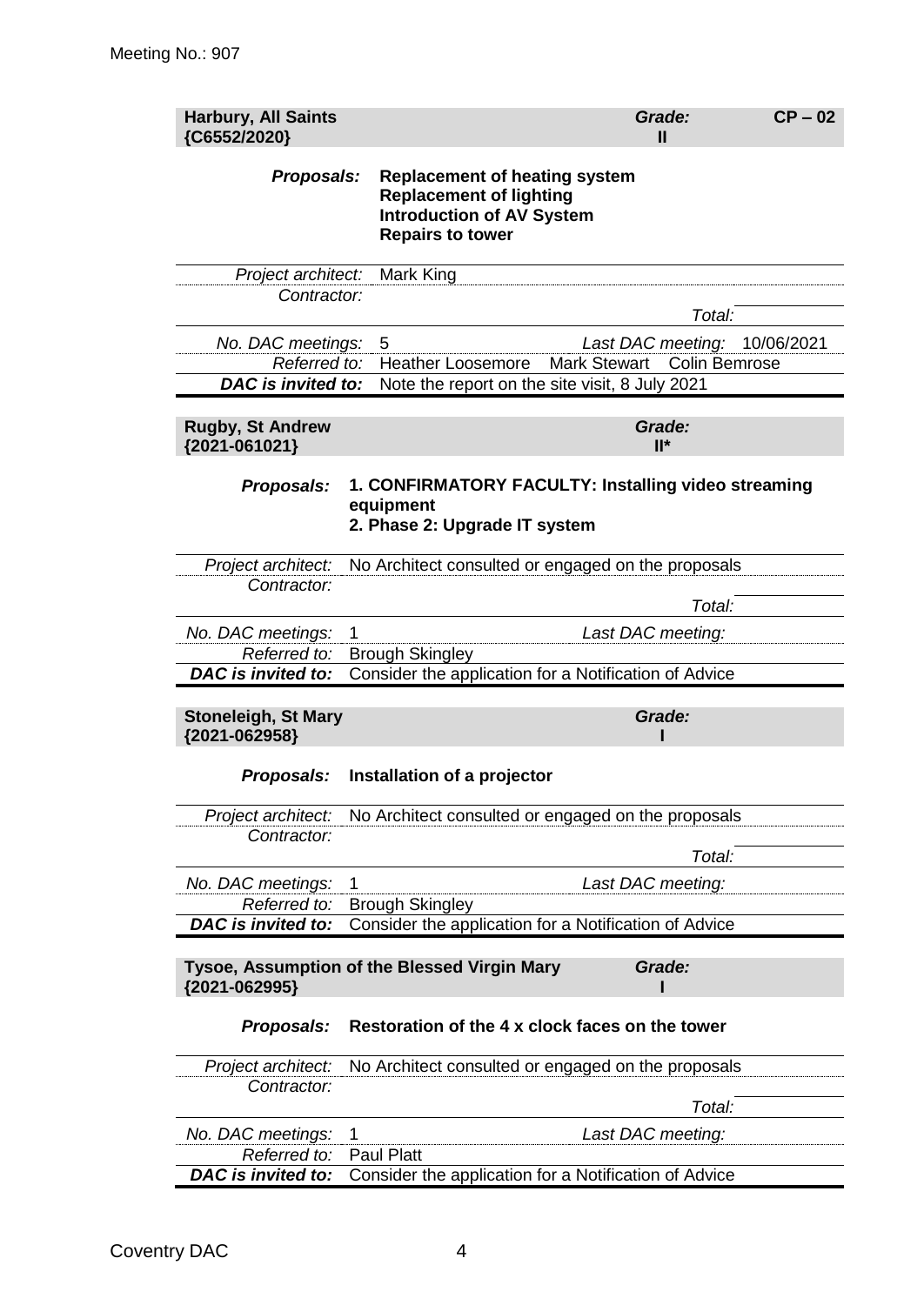| <b>Weethley, St James</b><br>{C6681/2021}       |                                                                                                                                            |                                                                                                   |            | Grade:<br>$\mathbf{I}$                               |                        |
|-------------------------------------------------|--------------------------------------------------------------------------------------------------------------------------------------------|---------------------------------------------------------------------------------------------------|------------|------------------------------------------------------|------------------------|
| Proposals:                                      | PRIVATE FACULTY APPLICATION:<br><b>Replacement of Memorial to Maurice Samuel Simcox,</b><br><b>Nancy Mary Simcox and Megan Jill Simcox</b> |                                                                                                   |            |                                                      |                        |
| Project architect:                              |                                                                                                                                            | No Architect consulted or engaged on the proposals                                                |            |                                                      |                        |
| Contractor:                                     |                                                                                                                                            |                                                                                                   |            | Total:                                               |                        |
| No. DAC meetings:                               |                                                                                                                                            |                                                                                                   |            |                                                      |                        |
| Referred to:                                    | Last DAC meeting:<br>1<br><b>Full Committee</b>                                                                                            |                                                                                                   |            |                                                      |                        |
| DAC is invited to:                              |                                                                                                                                            | Consider the application for a Notification of Advice                                             |            |                                                      |                        |
| <b>Weethley, St James</b><br>{2021-061310}      |                                                                                                                                            |                                                                                                   |            | Grade:<br>Ш                                          | $CP - 03$              |
| Proposals:                                      |                                                                                                                                            | RETROSPECTIVE FACULTY for works undertaken with out<br>permission: Tree felling in the churchyard |            |                                                      |                        |
| Project architect:                              |                                                                                                                                            | No Architect consulted or engaged on the proposals                                                |            |                                                      |                        |
| Contractor:                                     |                                                                                                                                            |                                                                                                   |            |                                                      |                        |
|                                                 |                                                                                                                                            |                                                                                                   |            | Total:                                               |                        |
| No. DAC meetings:<br>Referred to:               | 1                                                                                                                                          | David Lowe                                                                                        |            | Last DAC meeting:                                    |                        |
| <b>DAC</b> is invited to:                       |                                                                                                                                            | Consider the application for a Notification of Advice                                             |            |                                                      |                        |
|                                                 |                                                                                                                                            |                                                                                                   |            |                                                      |                        |
| <b>Willoughby, St Nicholas</b><br>{2020-055829} |                                                                                                                                            |                                                                                                   |            | Grade:<br>$II^*$                                     | $CP - 04$<br>$CP - 05$ |
|                                                 |                                                                                                                                            |                                                                                                   |            |                                                      |                        |
| Proposals:                                      |                                                                                                                                            | Font relocation installation of servery and disabled<br>toilet as per specification by Mark Evans |            |                                                      |                        |
| Project architect:                              |                                                                                                                                            | Mark Evans                                                                                        |            |                                                      |                        |
| Contractor:                                     |                                                                                                                                            |                                                                                                   |            |                                                      |                        |
|                                                 |                                                                                                                                            |                                                                                                   |            | Total:                                               |                        |
| No. DAC meetings:<br>Referred to:               |                                                                                                                                            | 3<br>Archdeacon Pastor<br>SPAB VS (C&LS)                                                          | Simon Bird | Last DAC meeting: 04/03/2021<br>Chris Patrick CBC HE |                        |
| DAC is invited to:                              |                                                                                                                                            | Note the letter from CBC                                                                          |            |                                                      |                        |
| <b>LIST B APPLICATIONS</b>                      |                                                                                                                                            |                                                                                                   |            |                                                      |                        |
| a)                                              |                                                                                                                                            | Approvals granted since the last meeting                                                          |            |                                                      |                        |
| Eastern Green, St Andrew {2021-061551}          |                                                                                                                                            |                                                                                                   |            |                                                      |                        |
| <b>Proposals</b>                                |                                                                                                                                            | Installation of the cabling to allow internet access into the church                              |            |                                                      |                        |
|                                                 |                                                                                                                                            |                                                                                                   |            |                                                      |                        |

Date issued 18/06/2021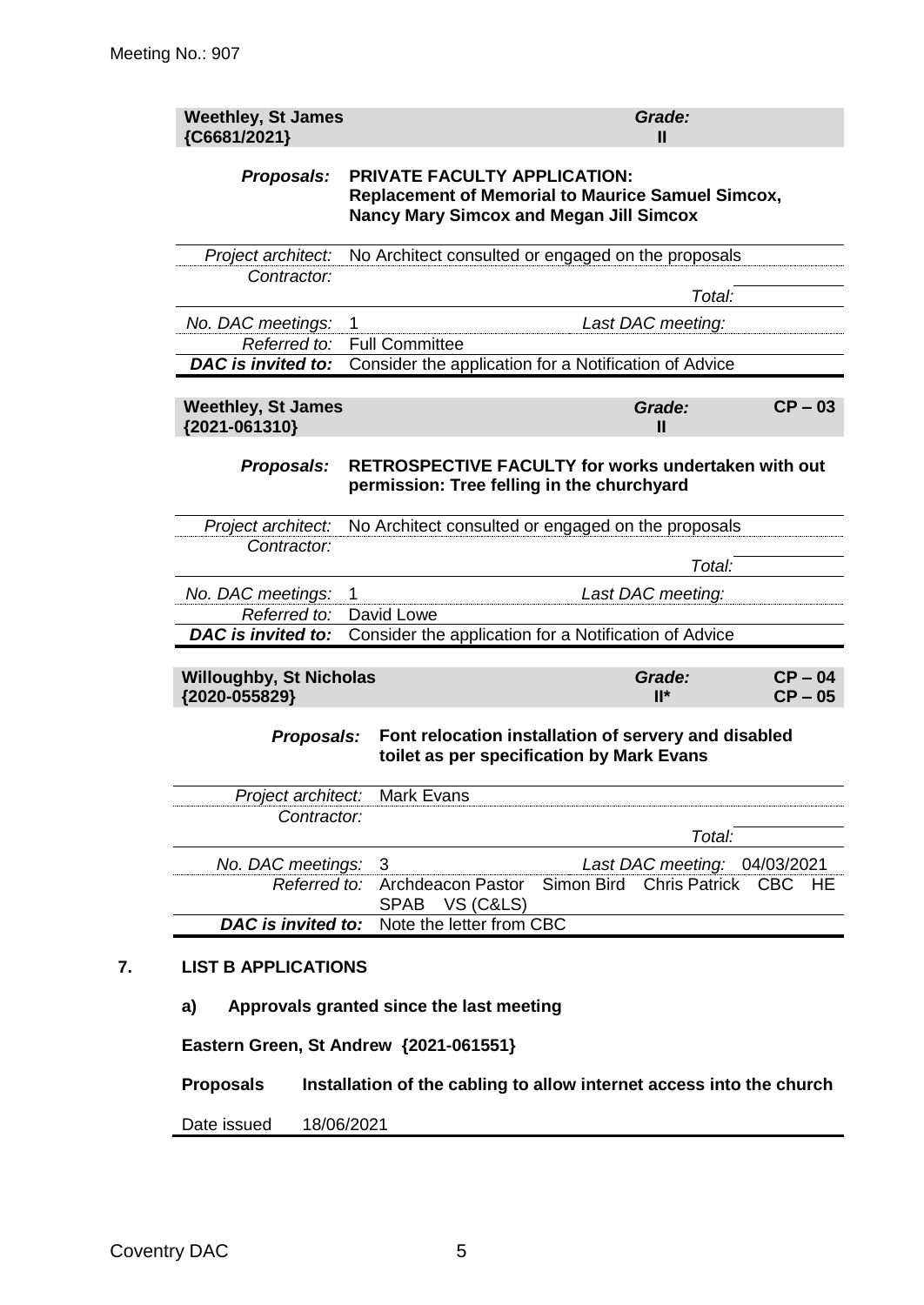| Great Alne, St Mary Magdalen {2021-061529} |                                                                                    |  |  |
|--------------------------------------------|------------------------------------------------------------------------------------|--|--|
| <b>Proposals</b>                           | Introduction of a bench in the garden of remembrance in memory<br>of Jackie Warren |  |  |
| Date issued                                | 14/06/2021                                                                         |  |  |
|                                            | Kenilworth, St Nicholas {2021-062541}                                              |  |  |
| <b>Proposals</b>                           | Refurbishment of church clock including night silencing to<br>chimes               |  |  |
| Date issued                                | 29/06/2021                                                                         |  |  |
|                                            | Keresley, St Thomas {2020-055103}                                                  |  |  |
| <b>Proposals</b>                           | Redecorating & replastering of nave St. Thomas' Church<br><b>Keresley</b>          |  |  |
| Date issued                                | 07/07/2021                                                                         |  |  |
|                                            | Kineton, St Peter {2021-062731}                                                    |  |  |
| <b>Proposals</b>                           | Addition of a Bench in the Main Churchyard                                         |  |  |
| Date issued                                | 02/07/2021                                                                         |  |  |
|                                            | Leamington Spa, All Saints {2021-061483}                                           |  |  |
| <b>Proposals</b>                           | Redecoration of 64 blue ceiling panels in the Lady Chapel                          |  |  |
| Date issued                                | 18/06/2021                                                                         |  |  |
|                                            | Shipston-on-Stour, St Edmund {2021-063017}                                         |  |  |
| <b>Proposals</b>                           | Installation of birdbox on church outer wall                                       |  |  |
| Date issued                                | 06/07/2021                                                                         |  |  |
| Stockingford, St Paul {2021-061555}        |                                                                                    |  |  |
| <b>Proposals</b>                           | Planting of three replacement cherries in churchyard                               |  |  |
| Date issued                                | 14/06/2021                                                                         |  |  |
| Stoke (Coventry), St Michael {2021-062478} |                                                                                    |  |  |
| <b>Proposals</b>                           | <b>Roof repairs</b>                                                                |  |  |
| Date issued                                | 14/06/2021                                                                         |  |  |